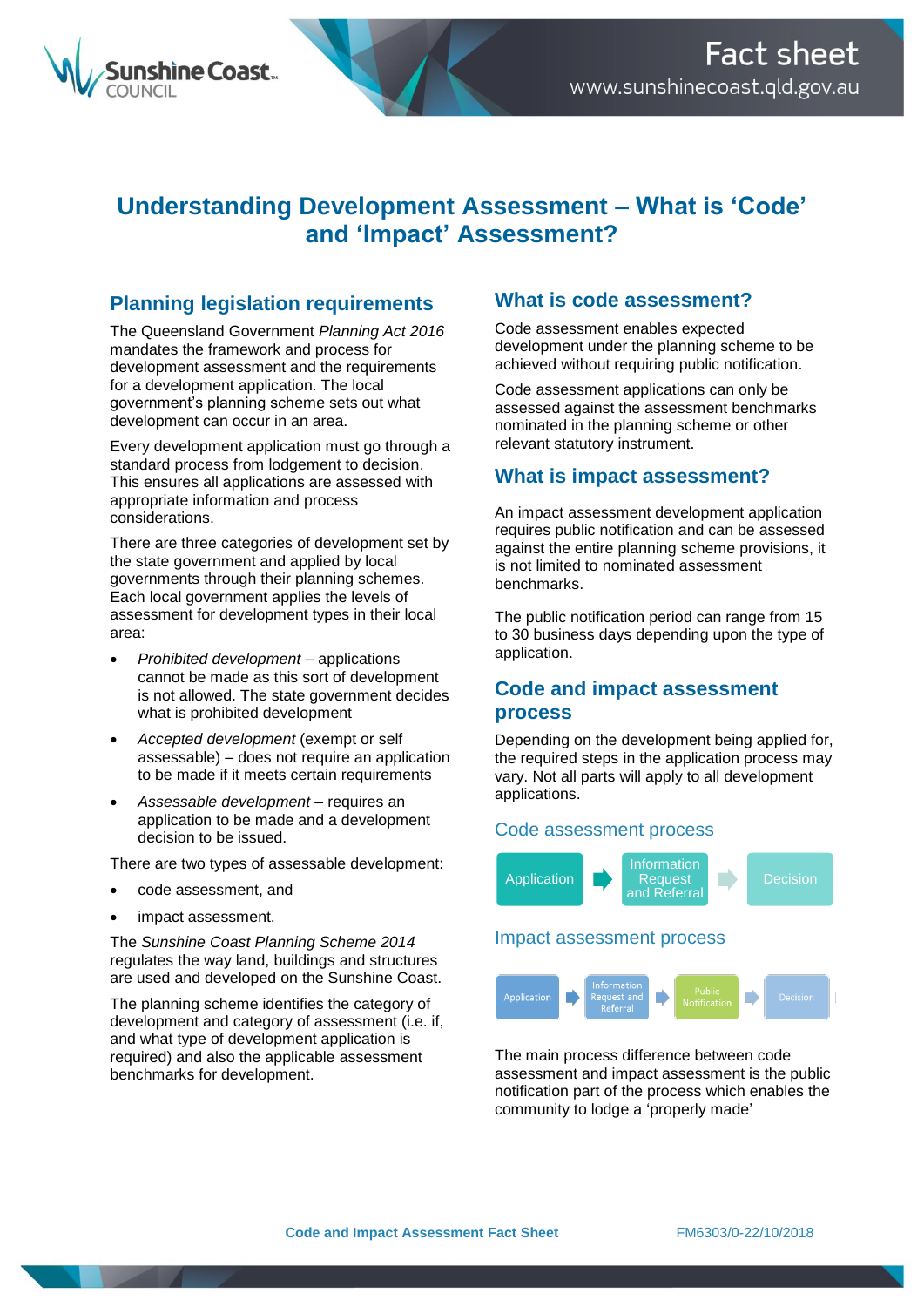submission. Public notification is only required for development that is in the impact assessment category. With an impact assessment application, a person who makes a 'properly made' submission (a "submitter") obtains the ability to lodge an appeal to the Planning and Environment Court against the decision, once it is made.

## **Assessing and deciding a code assessment application**

A code assessment development application can only be assessed against the nominated assessment benchmarks. The assessment benchmarks are identified in the codes in the planning scheme. These performance based codes, as required by the *Planning Act 2016*, generally (but not always) consist of the following three main elements:

- 1. *Purpose and overall outcomes* statements of overall outcomes describing how the purpose of the code will be achieved by development across the region
- 2. *Performance outcomes* are outcomes the code seeks to achieve about specific elements of a development proposal
- 3. *Acceptable outcomes* describe a 'deemed to comply' solution an applicant may use for achieving the performance outcomes of the code.

Code assessment applications are not required to meet the nominated acceptable outcome solution for each performance outcome in a code i.e. complying with acceptable outcomes is not mandatory.

Acceptable outcomes are only one solution for achieving compliance with a code. There may be alternative solutions for complying with a performance outcome and these may be considered on merit as part of an application assessment. Where a proposal does not meet the acceptable outcomes, assessment against performance outcomes or overall outcomes is required. Non-compliance with an acceptable outcome does not result in a proposal being in conflict with a code, nor does it trigger impact assessment. A proposal is only in conflict with a code where the purpose of the code and overall outcomes have not been achieved.

The *Planning Act 2016* states that code assessment applications must be approved if complying with all of the assessment benchmarks in a code, or able to be reasonably conditioned to achieve compliance with a code.

### **Making comment on a code assessment application**

Council will consider all comments received during the assessment process for a code assessment development application. It should be noted that this is not a statutory requirement but rather a practice that council has adopted in considering community comments. A person who provides comments to council on a code assessment development application does not obtain appeal rights against the decision, once it is made.

To comment on an application, you can either send your concerns to council by email or mail.

Please note that responses are not provided to comments made on a development application. You can track the course of the application by utilising council's Development.i service:

[http://www.developmenti.sunshinecoast.qld.gov.a](http://www.developmenti.sunshinecoast.qld.gov.au/) [u/.](http://www.developmenti.sunshinecoast.qld.gov.au/)

### **Making a submission on an impact assessment application**

To lodge a 'properly made' submission for an impact assessment application, it must:

- be made in writing to the assessment manager
- be signed by each person who made the submission, unless it is made electronically
- state the name and residential or business address of each person who made the submission
- state what aspects of the proposed development you support or oppose and why using facts and circumstances, and
- be received by council during the formal public notification period.

Submissions can either be sent to council by email or mail.

### **More information**

Refer to council's Making Submissions on Applications webpage: